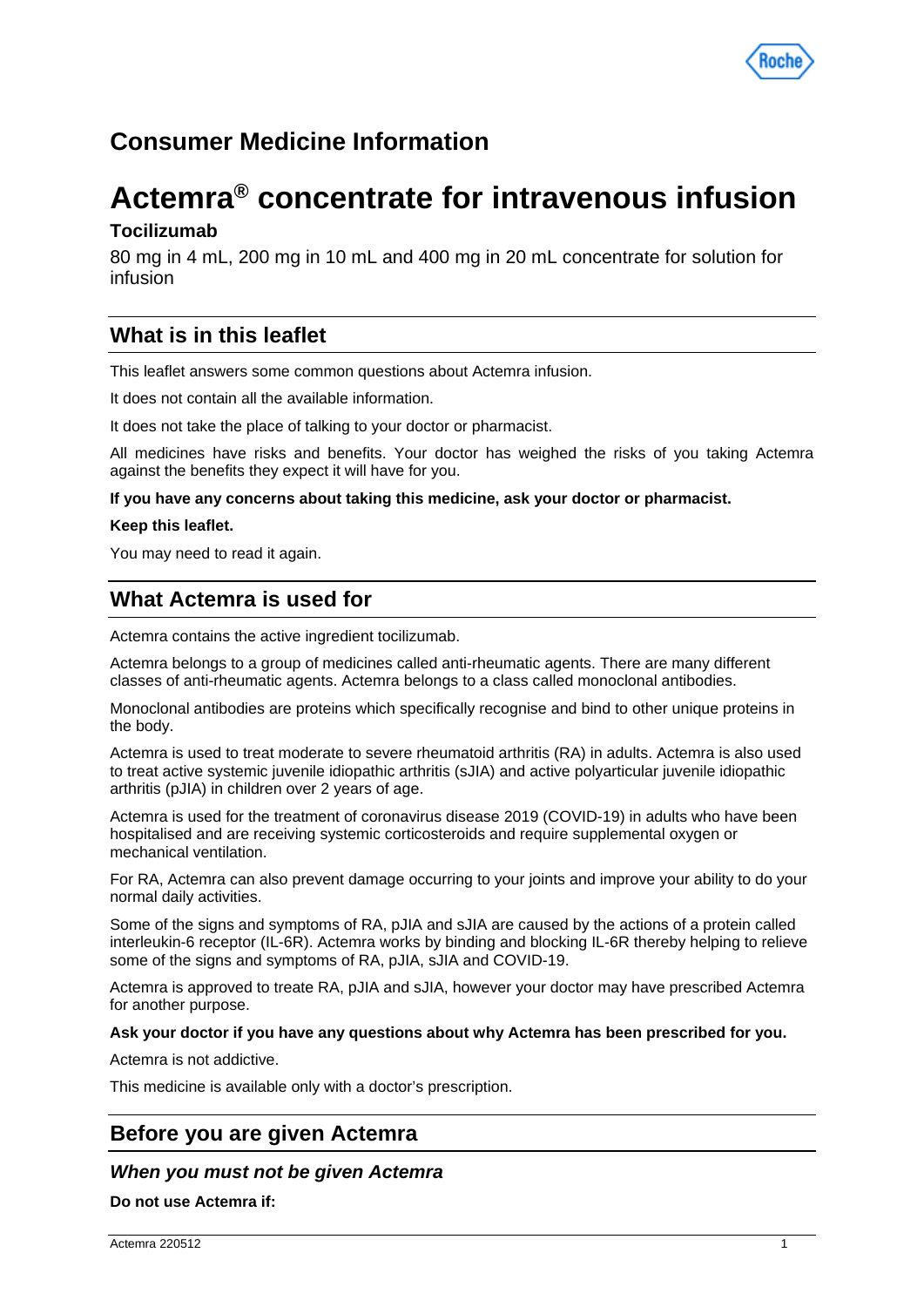

**1. you have had an allergic reaction to Actemra or any ingredients listed at the end of this leaflet**

Some of the symptoms of an allergic reaction may include shortness of breath, wheezing or difficulty breathing, swelling of the face, lips, tongue or other parts of the body, and rash, itching or hives on the skin.

- **2. you have had an allergic reaction to any other recombinant human or humanised antibodies or proteins that are of hamster origin**
- **3. you have an active, severe infection**
- **4. the package is torn or shows signs of tampering**
- **5. the expiry date (EXP) printed on the pack has passed.** If you take this medicine after the expiry date has passed, it may not work as well.

# **If you are not sure if you should be given Actemra, talk to your doctor.**

# *Before you are given Actemra*

## **Tell your doctor if:**

# **1. you have an infection, or a history of a recurring or long-term infection**

Actemra can reduce your body's ability to respond to infections and may make an existing infection worse or increase the chance of getting a new infection. This is particularly important if you have diabetes or diverticulitis as you may have an increased risk of infection.

If you have COVID-19, Actemra should not be given if you have any other serious active infection.

## **2. you have any other health problems, especially the following:**

- liver disease such as viral hepatitis
- tuberculosis
- diverticulitis or intestinal ulcers
- a low white blood cell count or a low platelet count
- diabetes
- raised blood pressure
- high cholesterol or triglycerides
- kidney disease
- cancer

## **3. you have a history of macrophage activation syndrome (MAS)**

MAS is a complication of sJIA. If you have a history of MAS your doctor will decide if you can still be given Actemra.

**4. you are pregnant or plan to become pregnant**

It is not known whether Actemra is harmful to an unborn baby when taken by a pregnant woman. If there is a need to take Actemra when you are pregnant your doctor will discuss the risks and benefits to you and the unborn baby.

## **5. you are breast-feeding or plan to breast-feed**

It is not known whether Actemra passes into breast milk. It is recommended that you stop breast-feeding while you are treated with Actemra.

## **6. you are planning to have a vaccination or have recently had a vaccination**

Certain types of vaccines should not be given while receiving Actemra. It is particularly recommended that sJIA patients receive all necessary vaccinations prior to receiving Actemra.

## **7. you are on a controlled sodium diet**

Actemra contains a small amount of sodium.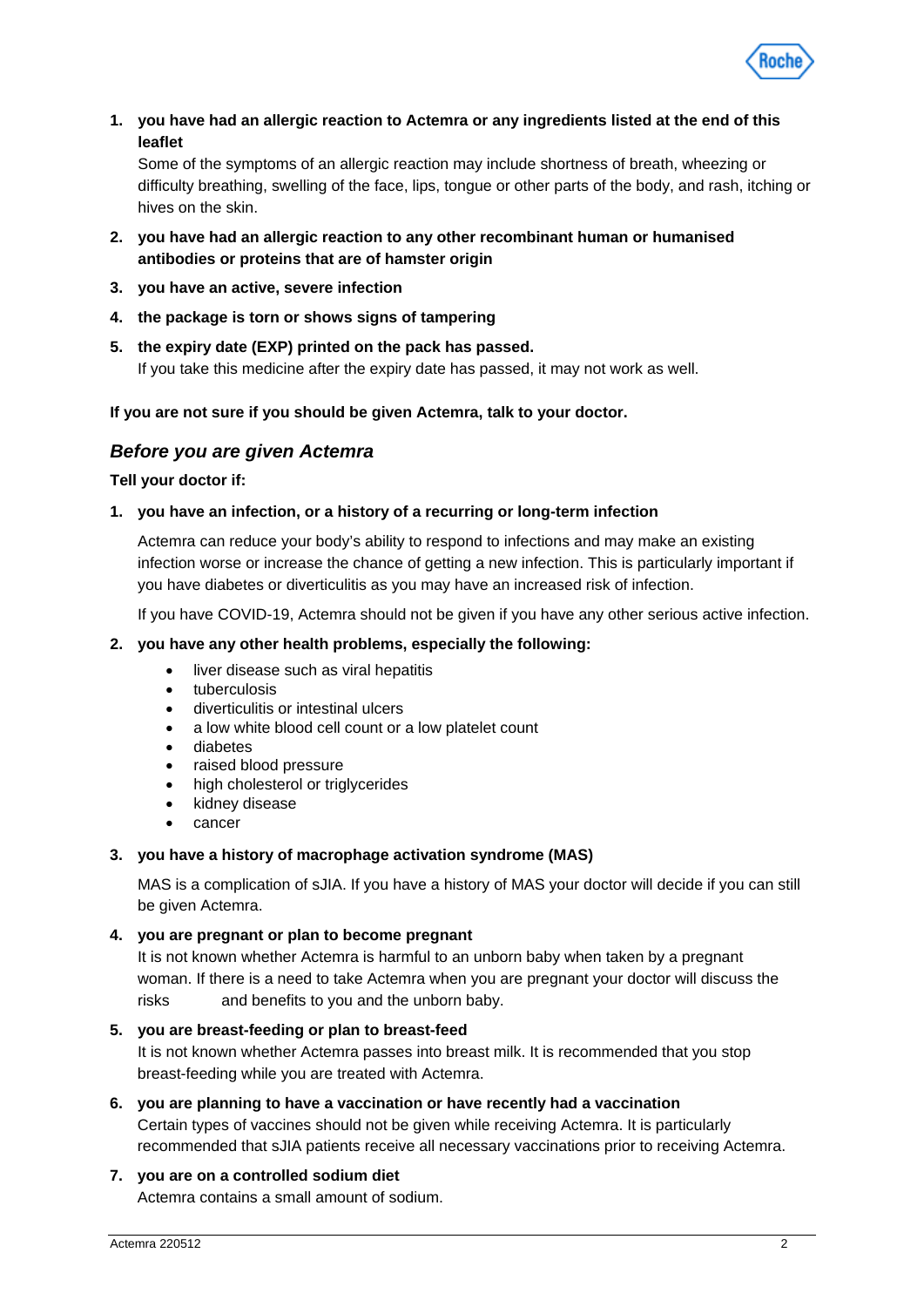

**8. you are allergic to any other medicines, foods, dyes or preservatives**

**If you have not told your doctor about any of the above, tell them before you start taking Actemra.**

# *Use in Children*

The safety and efficacy of Actemra in patients below 18 years of age with conditions other than pJIA or sJIA have not been established. The use of Actemra in children under the age of 2 has not been studied.

# *Taking other medicines*

#### **Tell your doctor if you are taking any other medicines, including any that you have bought from a pharmacy, supermarket or health food shop.**

Do not use Actemra with other biological medicines used to treat RA, pJIA or sJIA, including infliximab, adalimumab, etanercept, anakinra, abatacept, rituximab, certolizumab pegol and golimumab. It is unknown how Actemra interacts with these medicines.

Actemra may interfere with some medicines. These include:

- warfarin, a medicine used to prevent blood clots
- cyclosporin, a medicine used after organ transplants
- atorvastatin and simvastatin, medicines used to reduce cholesterol levels
- calcium channel blockers, such as amlodipine, which treat raised blood pressure
- theophylline, a medicine used to treat bronchitis
- phenytoin, a medicine used to treat epilepsy
- benzodiazepines, such as diazepam, which treat anxiety
- omeprazole, a medicine used to treat reflux disease and peptic ulcers
- dextromethorphan, a cough medicine

These medicines may be affected by Actemra, or may affect how well the medicine works. You may need to use different amounts of your medicine, or you may need to take different medicines. Your doctor will advise you.

Your doctor or pharmacist has more information on medicines to be careful with or avoid while taking Actemra.

#### **Ask your doctor or pharmacist if you are not sure about this list of medicines.**

# **How Actemra is given**

## *How Actemra is given*

Actemra is given by infusion into a vein (intravenous 'drip') by a health care professional.

The infusion usually takes one hour.

For RA, Actemra is usually given in combination with methotrexate (MTX) or other arthritis medications. However you may receive Actemra on its own if your doctor decides that MTX is inappropriate for you.

For pJIA or sJIA, Actemra may be given on its own or in combination with MTX.

# *How much is given*

Your doctor will prescribe an amount of Actemra that is right for you.

For RA the normal dose of Actemra is 8 mg per kilogram (kg) of your body weight.

For COVID-19 the normal dose of Actemra is 8 mg per kg of your body weight as a single dose. If your signs or symptoms worsen or do not improve after the first dose, one additional dose may be given at least 8 hours after the initial dose.

For pJIA the normal dose of Actemra is 8 mg per kg of your body weight if you weigh 30 kg or more, or 10 mg per kg of your body weight if you weigh less than 30 kg.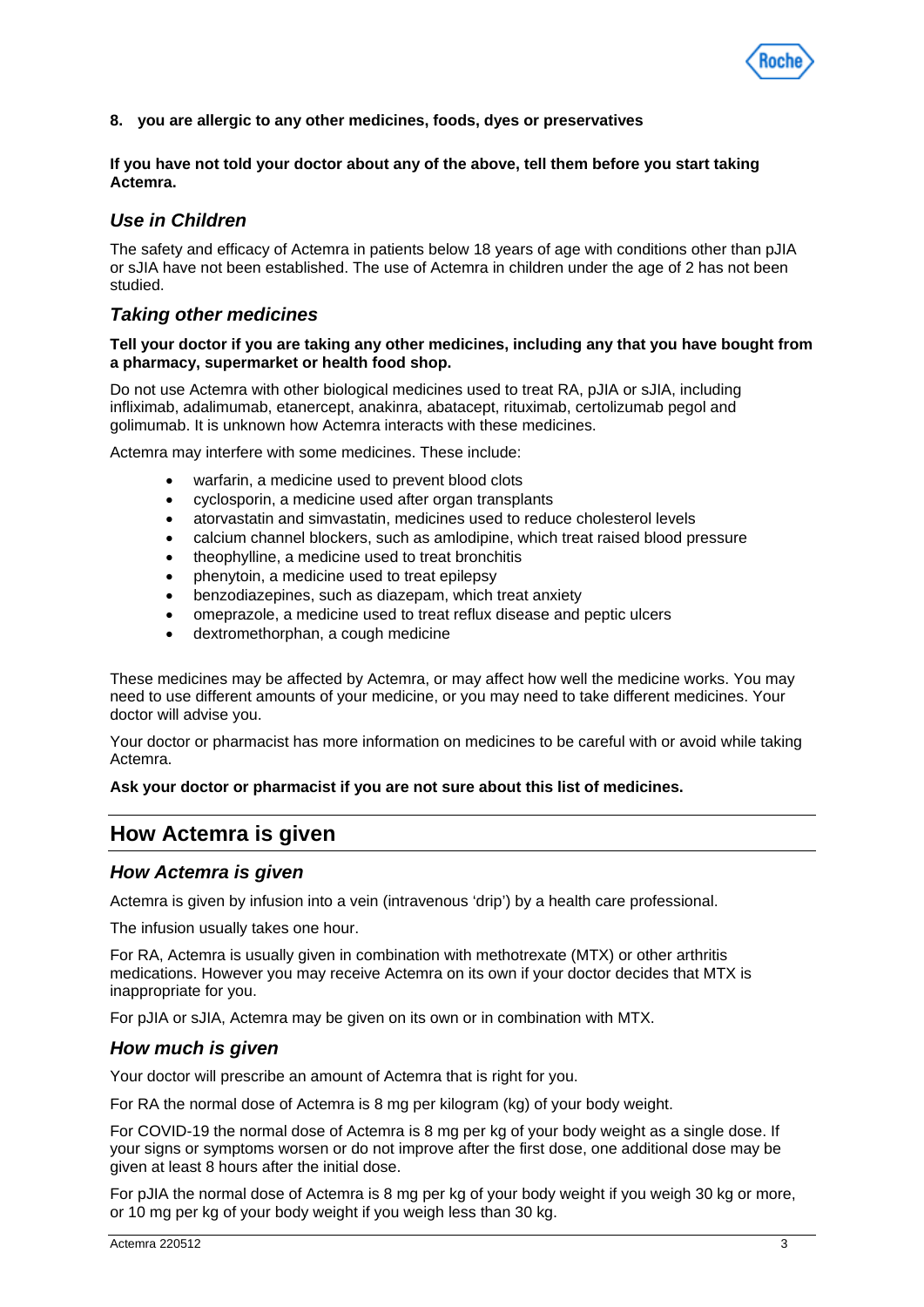

For sJIA the normal dose of Actemra is 8 mg per kg of your body weight if you weigh 30 kg or more, or 12 mg per kg of your body weight if you weigh less than 30 kg.

# *How long Actemra is given*

For RA and pJIA you will be treated with Actemra once every 4 weeks. For sJIA you will be treated with Actemra once every 2 weeks. The number of infusions you will receive depends on how you are responding to treatment. Your doctor will discuss this with you.

## **Continue receiving Actemra until your doctor tells you to stop.**

# *If you miss a dose*

As Actemra is given to you under the supervision of your doctor, you are unlikely to miss a dose. However, if you do then your doctor will decide when you should be given your next dose of Actemra.

# *In case of an overdose*

As Actemra is given to you under the supervision of your doctor it is unlikely that you will be given too much. However, if you experience any side effects after being given Actemra, tell your doctor immediately.

# **While you are receiving Actemra**

# *Things you must do*

**Tell your doctor immediately if you experience allergic reactions such as chest tightness, wheezing, severe dizziness or light-headedness, swelling of the lips or skin rash during or after receiving Actemra.**

**Tell your doctor immediately if you develop an infection while you are being treated with Actemra.**

**Tell your doctor immediately if you develop severe blisters and bleeding in the lips, eyes, mouth, nose and genitals while you are being treated with Actemra.**

**Tell all doctors, dentists and pharmacists who are treating you that you are receiving Actemra.**

**Tell your doctor if you become pregnant while taking Actemra.**

**Tell your doctor if you are breast-feeding while being treated with Actemra.**

**Tell your doctor if you feel Actemra is not helping your condition.**

**Be sure to keep all of your appointments with your doctor so that your progress can be checked.**

Your doctor may test your blood to help guide your treatment.

## *Things you must not do*

**You should not breast-feed your infant during treatment with Actemra.**

It is not known whether Actemra crosses into human milk.

**Do not take any other medicines whether they require a prescription or not without first telling your doctor or consulting a pharmacist.**

# *Things to be careful of*

**Be careful driving or operating machinery until you know how Actemra affects you.**

Actemra has not been shown to impair the ability to drive or operate machinery.

# **Side effects**

**Tell your doctor or pharmacist as soon as possible if you do not feel well while you are receiving Actemra.**

Actemra helps many patients with RA, pJIA or sJIA but it may have unwanted side effects. All medicines can have side effects. Sometimes they are serious, most of the time they are not. You may need medical treatment if you get some of the side effects.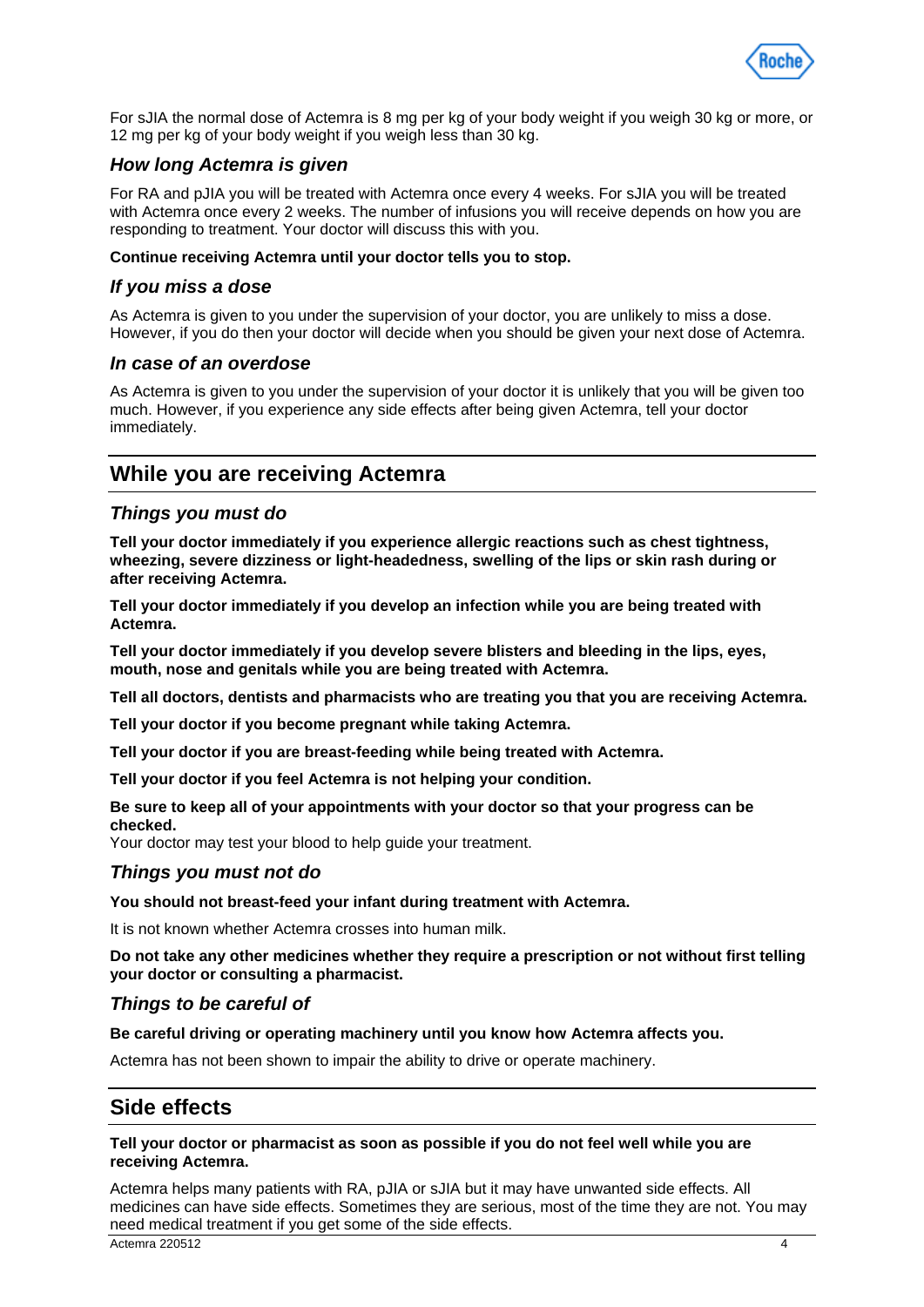

#### **Ask your doctor or pharmacist to answer any questions you may have.**

#### **Tell your doctor if you notice any of the following and they worry you:**

- mild fever and chills
- high blood pressure (symptoms may include headache, dizziness, ringing in the ears)
- rashes or itching
- headache
- cough
- blocked or runny nose
- sore throat
- dizziness
- nausea or indigestion
- stomach pain
- constipation
- diarrhoea
- cold sores
- mouth or skin blisters
- mouth ulcers
- skin infection (redness, pain and/or swelling)
- pain in the joints
- relating to use in COVID-19: anxiety, difficulty sleeping, urinary tract infection, constipation, diarrhoea, hypertension, increase in liver enzymes, low potassium levels in blood, nausea

These are the more common side effects of Actemra. Mostly these are mild.

#### **Tell your doctor immediately or go to your nearest Accident and Emergency Centre if you notice any of the following:**

- difficulty breathing, chest tightness or wheezing
- severe light-headedness
- severe skin rash, itching, hives
- swelling of the face, lips, mouth
- signs of serious infection such as severe fever and chills, stomach ache or persistent headaches
- bleeding from the stomach or intestines. Signs and symptoms may include severe stomach pain, vomiting blood or material that looks like coffee grounds, bleeding from your rectum, black sticky bowel motions, bloody diarrhoea
- severe blisters and bleeding in the lips, eyes, mouth, nose and genitals.

These are serious side effects. You may need urgent medical attention. Serious side effects are rare.

This is not a complete list of all possible side effects. Others may occur in some people and there may be some side effects not yet known.

#### **Tell your doctor if you notice anything else that is making you feel unwell, even if it is not on this list.**

#### **Ask your doctor or pharmacist if you don't understand anything in this list.**

Do not be alarmed by this list of possible side effects. You may not experience any of them.

# **After receiving Actemra**

## *Storage*

Actemra should be stored in the pharmacy or on the hospital ward. The concentrated solution for infusion should be kept in a refrigerator at 2°C to 8°C. It should not be frozen.

Actemra should be stored away from light.